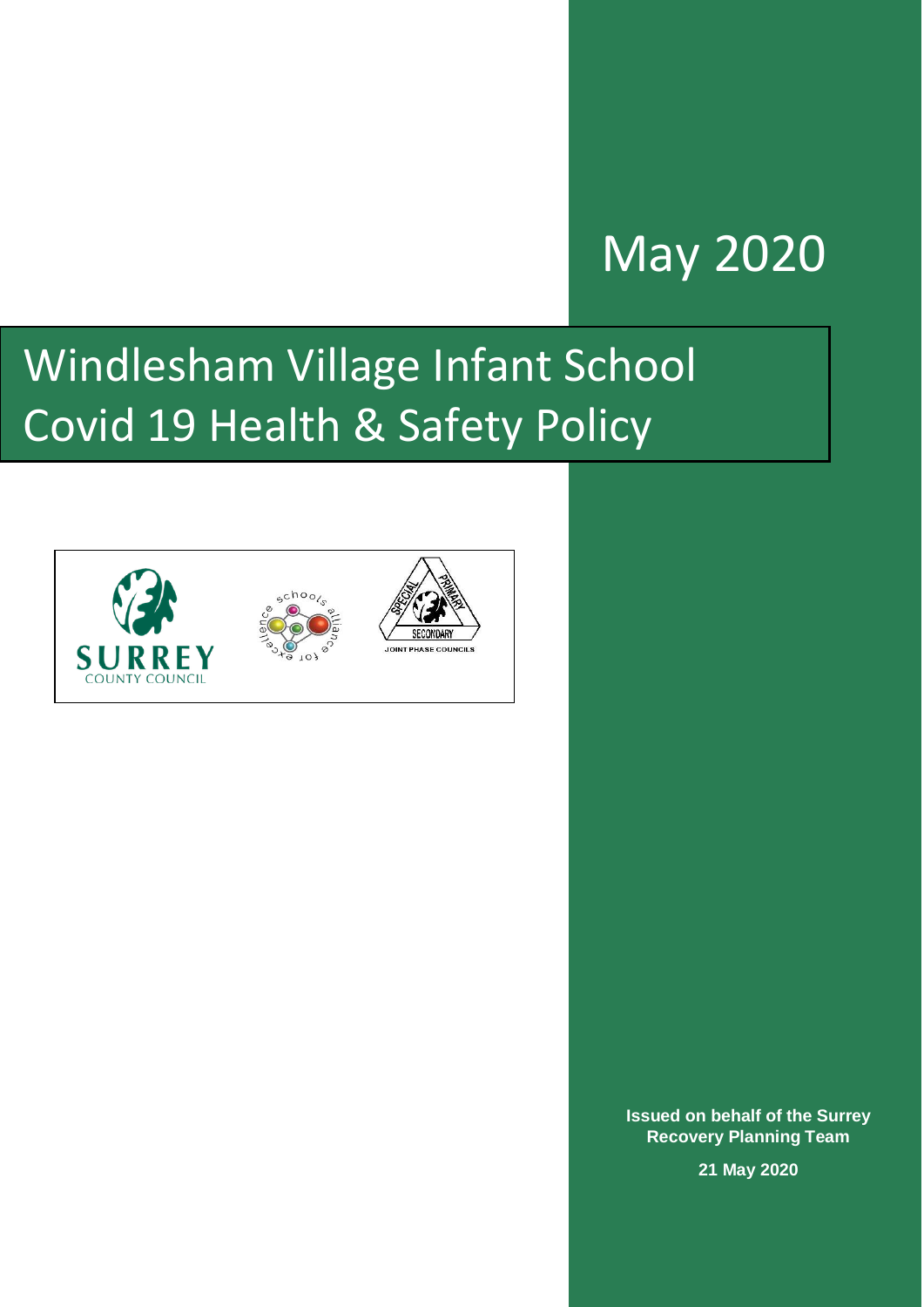### **This document should be read alongside the TAMAT Health and Safety Policy**

#### **POLICY AIM:** To ensure that the risks of Covid presented to pupils, staff and visitors are reduced to an acceptable level.

**POLICY OBJECTIVES:** To conduct all our activities safely and in accordance with legislative standards and in consideration of government guidance

To provide safe working and learning conditions

To ensure a systematic approach to the identification of risks and the allocation of resources to control them

To openly communicate on health safety and welfare

**POLICY STATEMENT: Windlesham Village Infant School** recognises and accepts its responsibility as an employer and provider of services and will provide a safe and healthy workplace and learning environment for all staff, pupils and such other persons as may be affected by its activities.

> We will adopt health and safety arrangements under Covid in line with Health & Safety legislation, and in consideration of government guidelines.

Good health and safety management will be an integral part of the way that the school operates and will be considered across all work activities and across the wide range of educational activities delivered.

**SIGNED:**

Mrs Ezard

Mrs Naomi Ezzard, Headteacher 2/6/20



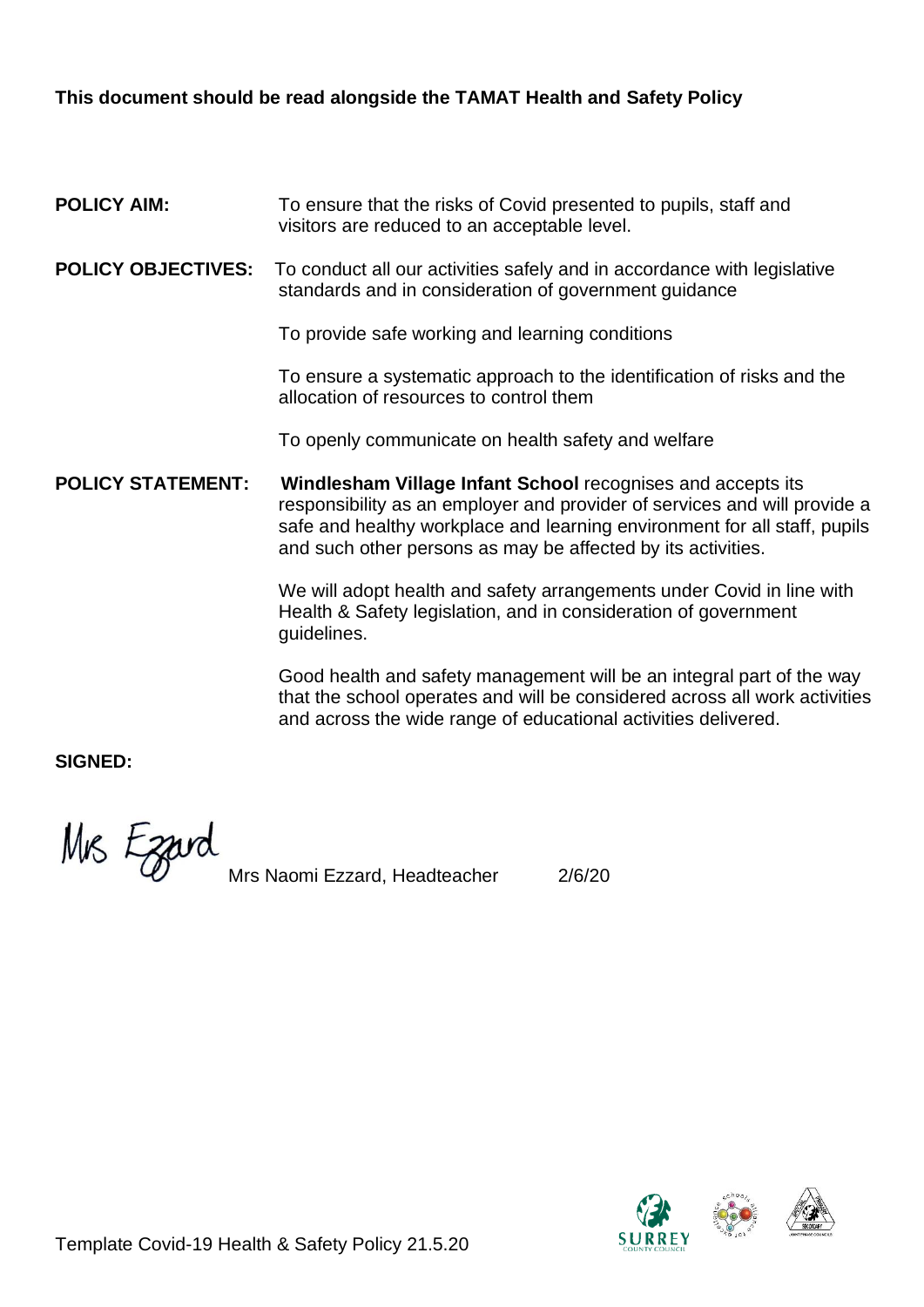#### **THE SCHOOL WILL:**

- Apply and communicate sensible risk management and safe working practices. This will involve:
	- o Regular assessment of hazards and associated risks
	- $\circ$  Implementing preventive and protective control measures against those risks to an acceptable/ tolerable level
	- o Monitoring the effectiveness of those measures by senior leaders
	- o Provision of information, instruction, training and protective equipment to staff (and pupils where required)
	- o Review of risk assessments, policies, procedures and practices at regular interval and where additional information is gained through changes in government guidance, monitoring or following an incident.
- Implement measures to ensure social distancing is observed across the site and in all buildings consistent with and appropriate to the numbers of pupils, staff and visitors in the school
- Maintain an appropriate hygiene regime to be followed by all pupils, staff and visitors
- Operate an enhanced cleaning regime for the duration of Covid-19
- Ensure that staff are informed and instructed to ensure competence and awareness of health & safety precautions required during Covid-19
- Educate pupils about Covid-19 and to encourage and re-assure them about the measures in place to protect themselves from it.
- Require all employees and encourage and support all pupils to show a proper personal concern for their own safety, for that of the people around them.
- Require staff to exercise increased due care and attention and observe safe working methods.
- Communicate regularly and effectively with staff and parents about the school's response to Covid -19